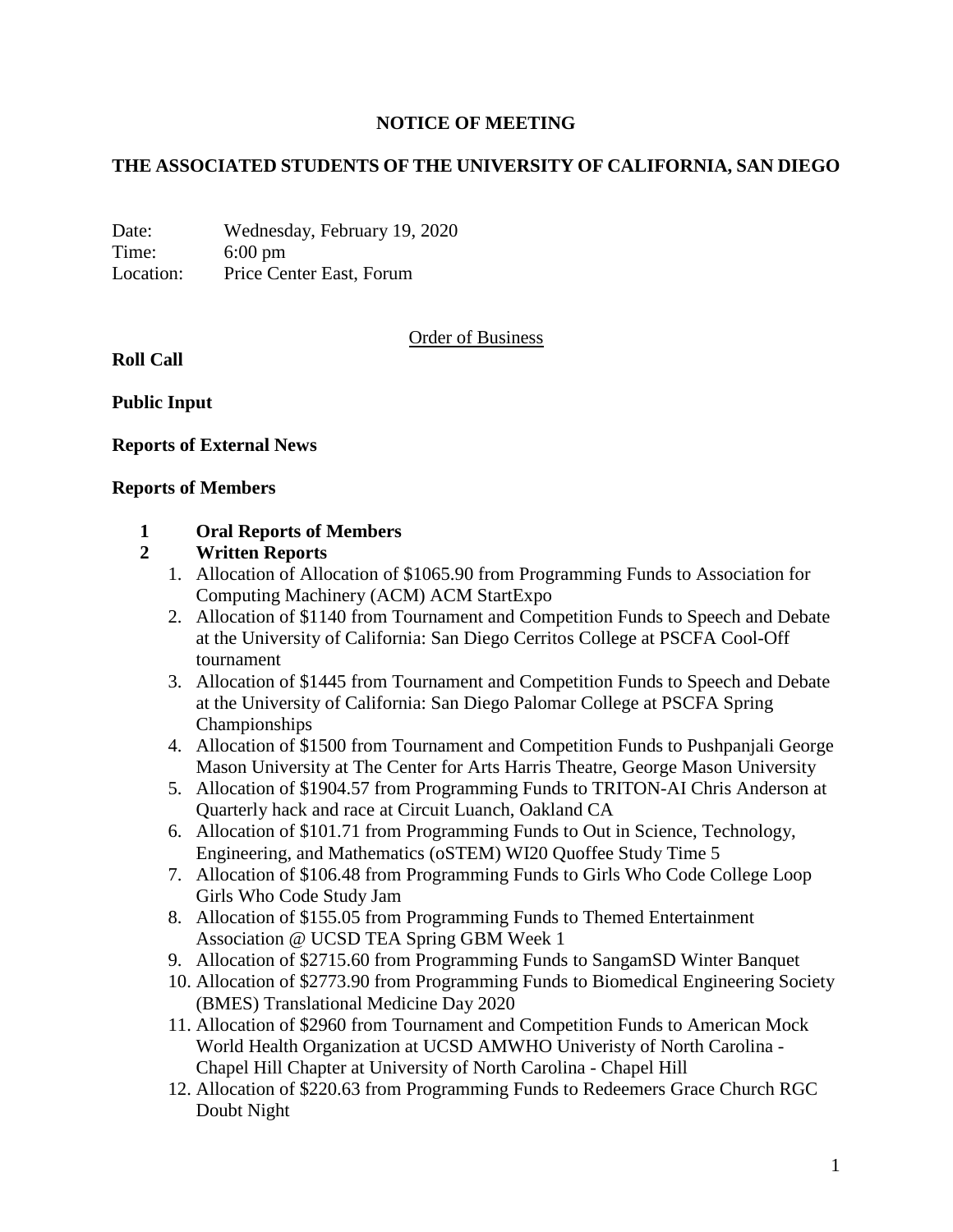- 13. Allocation of \$225.80 from Programming Funds to Women and Minorities in Economics (WAMIE) WAMIE Winter Social
- 14. Allocation of \$227.96 from Programming Funds to Motorcycle Club at UCSD Motorcycle Club at UCSD Study Session
- 15. Allocation of \$282.84 from Programming Funds to Global Medical Missions Alliance GMMA Missions Send-Off
- 16. Allocation of \$294 from Programming Funds to Association for Computing Machinery (ACM) ACM's Got Talent
- 17. Allocation of \$325.03 from Programming Funds to Breakaway Collective Productions BC Productions - Study Session
- 18. Allocation of \$338.71 from Programming Funds to Eta Kappa Nu (HKN) Study Inn
- 19. Allocation of \$338.71 from Programming Funds to Eta Kappa Nu (HKN) Study Inn
- 20. Allocation of \$345.41 from Programming Funds to American Chemical Society Student Affiliates (ACSSA) Week 1 Spring 2020 GBM
- 21. Allocation of \$359.05 from Programming Funds to Movimiento Estudiantil Chicanola de Aztlan (MECHA) MEChA's Winter Pachanga
- 22. Allocation of \$382.03 from Programming Funds to Biological Sciences Student Association BSSA Movie Night: Hobbs & Shaw
- 23. Allocation of \$401.22 from Programming Funds to American Chemical Society Student Affiliates (ACSSA) Week 10 Study Jam Winter 2020
- 24. Allocation of \$408.28 from Programming Funds to Counseling and Psychological Services Peer Education Program Sweet Dreams
- 25. Allocation of \$45 from Programming Funds to House of Prayer at UCSD Contend Prayer Night
- 26. Allocation of \$463.30 from Programming Funds to Association for Computing Machinery (ACM) ACM Final's Study Jam
- 27. Allocation of \$50.95 from Programming Funds to Origami Folders at UCSD Winter 2020 Paper Planes Meeting
- 28. Allocation of \$504.09 from Programming Funds to Pre-Pharmacy Society (PPS) Mock Interview
- 29. Allocation of \$527.43 from Programming Funds to Panhellenic Association Donut Stress!
- 30. Allocation of \$528.43 from Programming Funds to Interfraternity Council Donut Stress
- 31. Allocation of \$545.66 from Programming Funds to Muslim Student Association MSA Friday Sermon and lunch
- 32. Allocation of \$55.81 from Programming Funds to Queer and Trans\* People of Color (QT\*POC) at UCSD QTPOC GBM #1
- 33. Allocation of \$553.30 from Programming Funds to Institute of Electrical and Electronics Engineers (IEEE) HappIEEE Hour Winter 2019
- 34. Allocation of \$571.78 from Programming Funds to ECE Undergraduate Student Council ECE USC Study Jam
- 35. Allocation of \$615.18 from Programming Funds to Theta Tau Theta Tau Engineering Night
- 36. Allocation of \$639.93 from Programming Funds to Undergraduate Bioinformatics Club at UCSD (UBIC) Southwest Bioinformatics Conference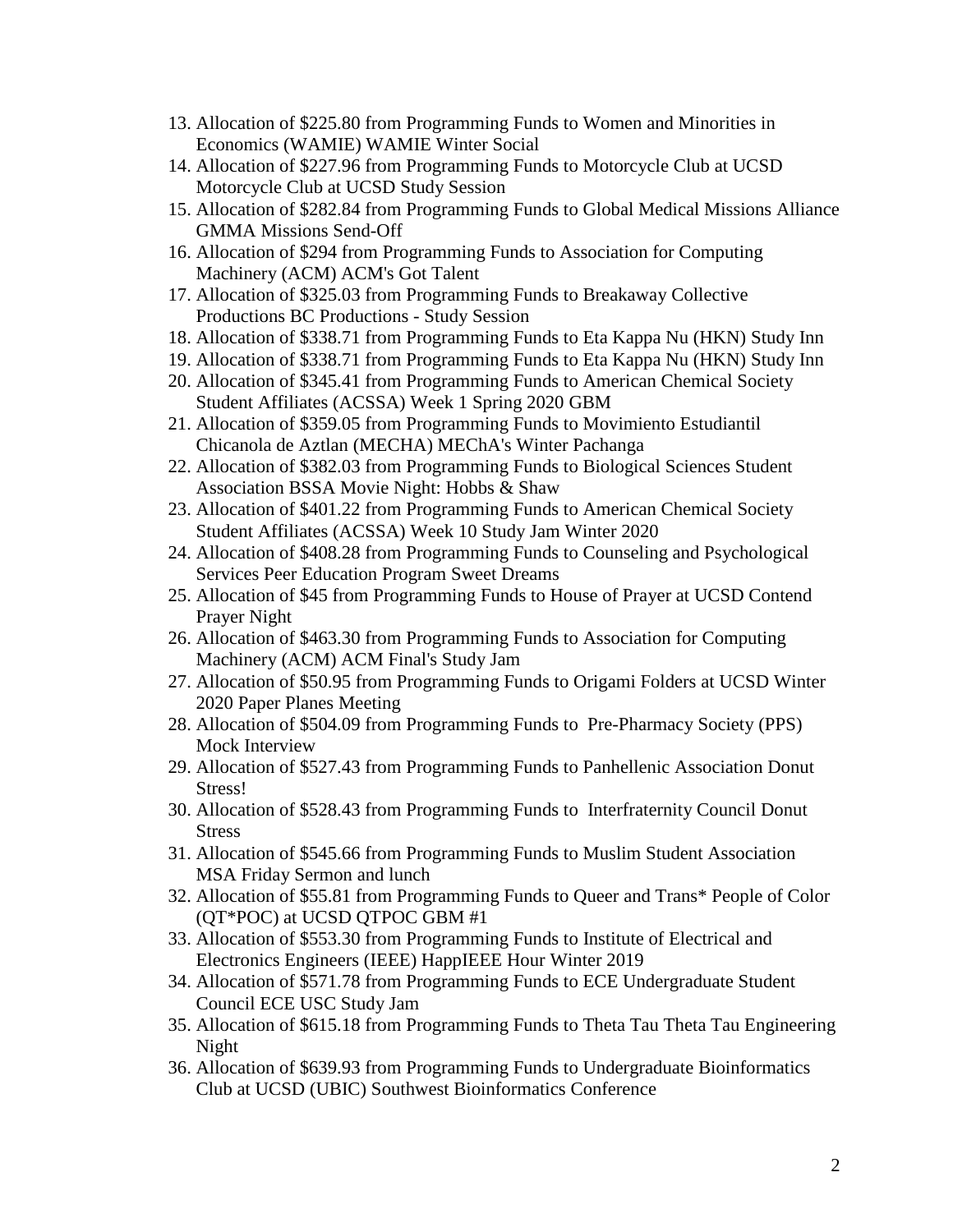- 37. Allocation of \$673.30 from Programming Funds to Triton XR Winter Project Showcase
- 38. Allocation of \$69.68 from Programming Funds to Biological Sciences Student Association
- 39. Allocation of \$760.05 from Programming Funds to Theta Tau Theta Tau Info Night
- 40. Allocation of \$77.55 from Programming Funds to American Institute of Chemical Engineers (AIChE) AIChE Winter 2020 Study Jam #2
- 41. Allocation of \$775.57 from Programming Funds to Tau Beta Pi Pi Day Celebration
- 42. Allocation of \$86.55 from Programming Funds to American Institute of Chemical Engineers (AIChE) AIChE Winter 2020 Study Jam #1
- 43. Allocation of \$900 from Programming Funds to Interfraternity Council Finals Study Break
- 44. Allocation of \$900 from Programming Funds to Theta Tau Professional Night
- 45. Allocation of \$92.96 from Programming Funds to PERIOD. at UCSD Winter '20 Study Social
- 46. Allocation of \$93.45 from Programming Funds to Biological Sciences Student Association BSSA'S Super Study Session
- 47. Allocation of \$97.30 from Programming Funds to Insight Pre-Optometry Insight Study Jam #3
	- Ethan Christensen

### **Reports of Senator Projects**

#### **Question Time**

#### **Reports of Committees**

- **1** Finance Committee
- **2** Legislative Committee

### **Special Orders**

- **1** Special Presentation by Melina Reynoso regarding Super Speedy Rundown of Revised Standing Rules
- **2** Special Presentation by Kaitlyn Willoughby and Isaac Lara regarding Mental Health Fee Referendum Tabling, sponsored by Kaitlyn Willoughby

#### **Unfinished Business**

**New Business**

**Open Forum**

**Roll Call**

# Bills in Committee